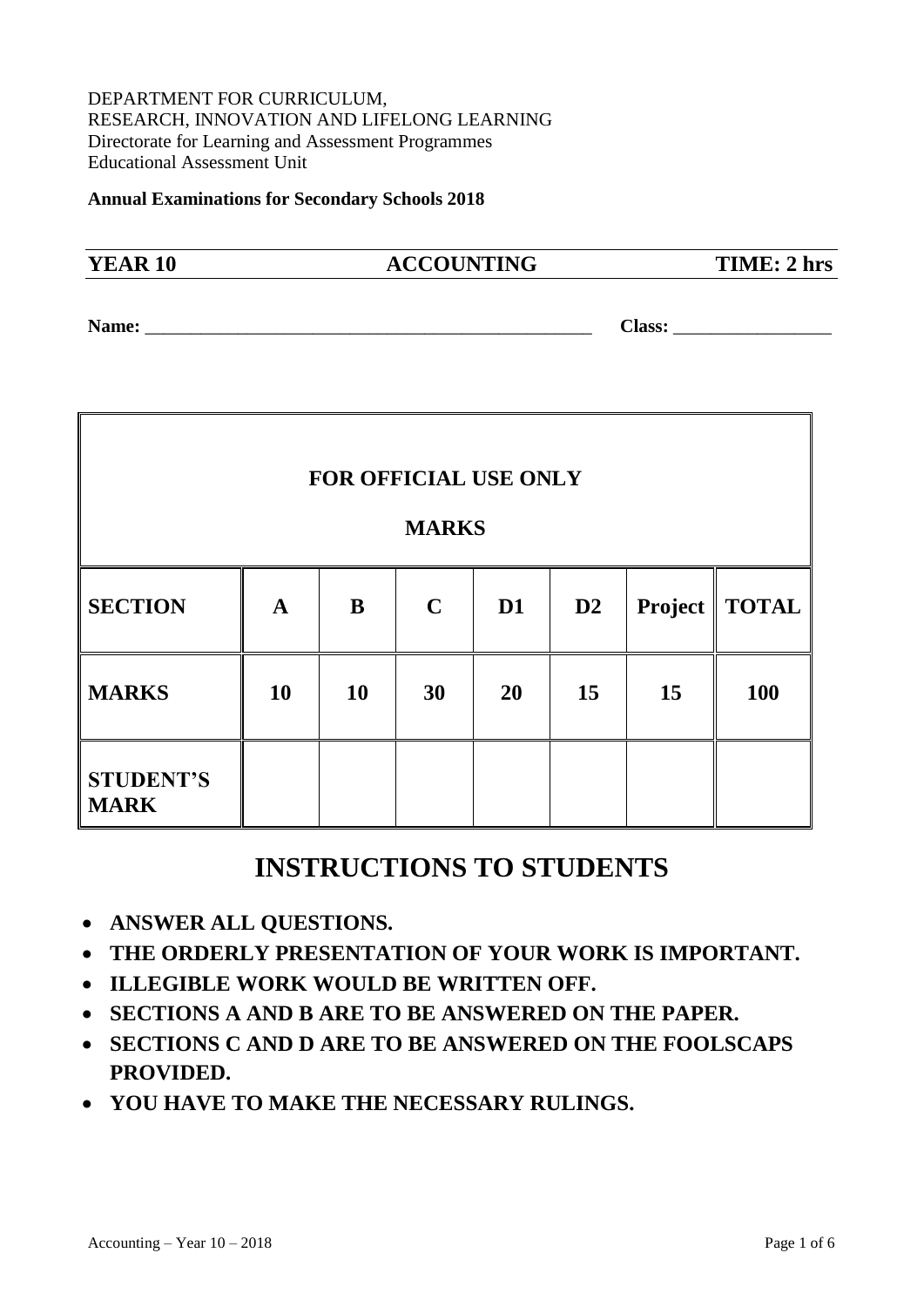### **Tick () the correct answer in the space provided. Each question carries 1 mark.**

- 1. A suspense account is opened whenever:
	- (a) The trial balance totals agree.
	- (b) The trial balance totals do not agree.
	- (c) The statement of financial position totals agree.
	- (d) The statement of profit or loss totals do not agree.
- 2. Insurance paid by cheque  $\epsilon$ 256 was correctly entered in the insurance account but inadvertently entered as €265 in cash book. To correct this error the entries should be:

|     | <b>Debit</b>        | <b>Credit</b> | Amount( $\epsilon$ ) |
|-----|---------------------|---------------|----------------------|
| (a) | Bank a/c            | Suspense a/c  |                      |
|     | (b) Bank $a/c$      | Suspense a/c  | 265                  |
|     | $(c)$ Insurance a/c | Bank a/c      | 256                  |
|     | (d) Suspense a/c    | Bank a/c      | a                    |

- 3. A disposal account is opened whenever the business:
	- (a) buys a non-current asset.
	- (b) buys goods from suppliers.
	- (c) sells a non-current asset.
	- (d) sells goods to customers.
- 4. A firm bought a delivery van for €25,000. It is expected to be used for ten years then sold for €2,000. What is the annual charge of depreciation, if the straight line method is used:
	- $(a) €2,000.$
	- (b) €2,500.
	- (c) €2,400.
	- (d) €2,300.
- 5. Depreciation is:
	- (a) the amount spent by a business to buy a new non-current asset.
	- (b) the estimated disposal value.
	- (c) part of the cost of the non-current asset 'consumed' during a period of time.
	- (d) the amount of money spent to replace a non-current asset.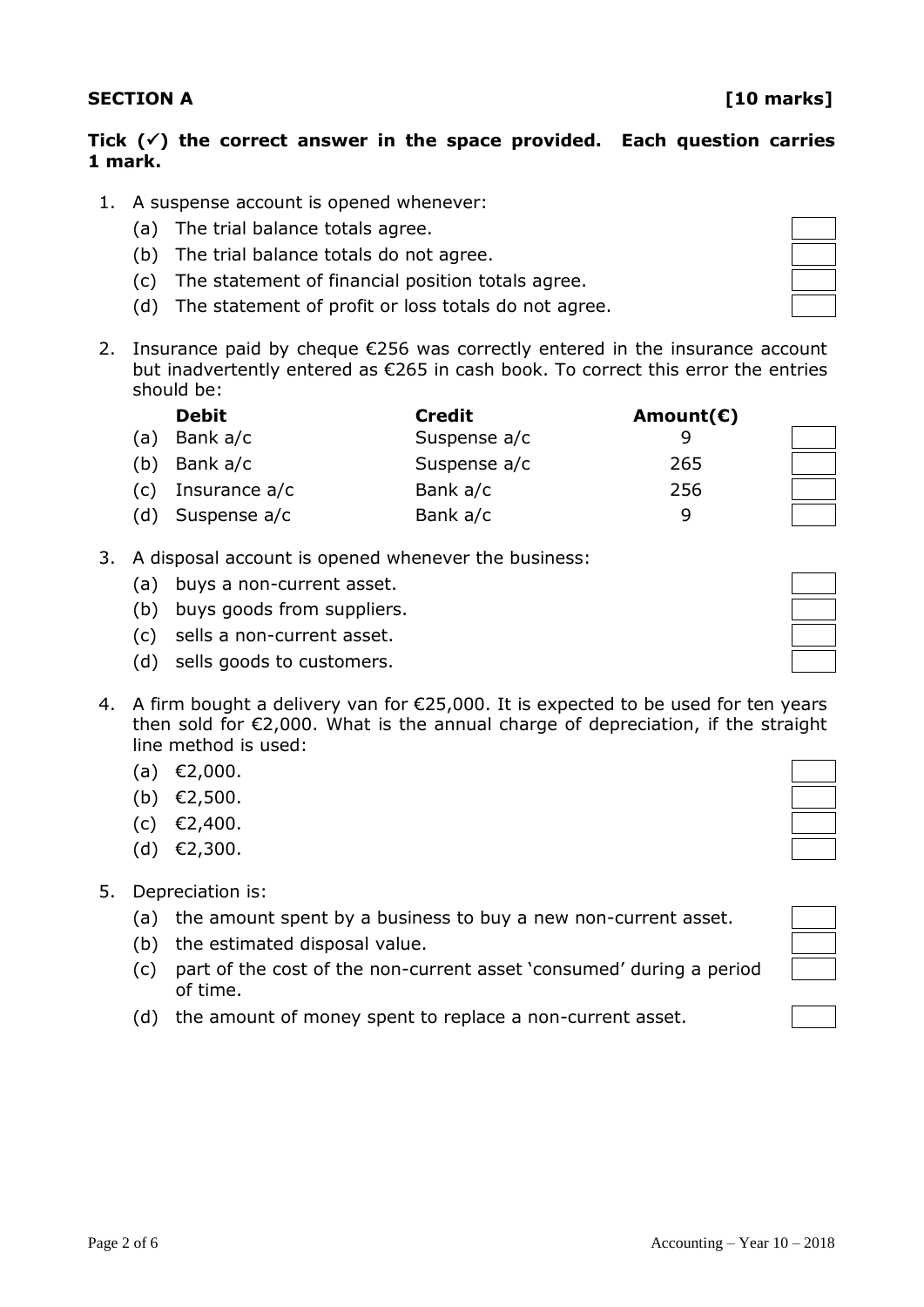- 6. A Bank Reconciliation Statement is a statement:
	- (a) sent by the bank to show that the business account is overdrawn.
	- (b) sent by the bank if a cheque is lost.
	- (c) made by the bank to verify the cash book.
	- (d) drawn up to make the cash book balance and bank statement balance agree.
- 7. Which of the following is not a reason for a cheque to be dishonoured?
	- (a) The cheque does not have a signature.
	- (b) The drawer has sufficient funds in the bank.
	- (c) The drawer does not have sufficient funds in the bank.
	- (d) The amount in words is not equal to the amount in figures (numbers).
- 8. Which of the following items is shown in the bank column of the cash book but not in the bank statement?
	- (a) Unpresented cheque.
	- (b) Credit transfer.
	- (c) Direct debit.
	- (d) Standing order.
- 9. The rent of a business amounted to  $\epsilon$ 8,500. The business has two departments; Department A and Department B. If rent was to be divided between Department A and Department B in the ratio of 4:1, then the apportionment for rent would be:
	- (a) Department A  $£1,700$ , Department B  $€6,800$ .
	- (b) Department A  $\epsilon$ 8,000, Department B  $\epsilon$ 500.
	- (c) Department A €6,800, Department B  $€1,700$ .
	- (d) Department A  $€6,600$ , Department B  $€1,900$ .
- 10. An income receivable prepaid is shown in the statement of financial position as part of:
	- (a) non-current liabilities.
	- (b) current liabilities.
	- (c) non-current assets.
	- (d) current assets.

|  | t |  |
|--|---|--|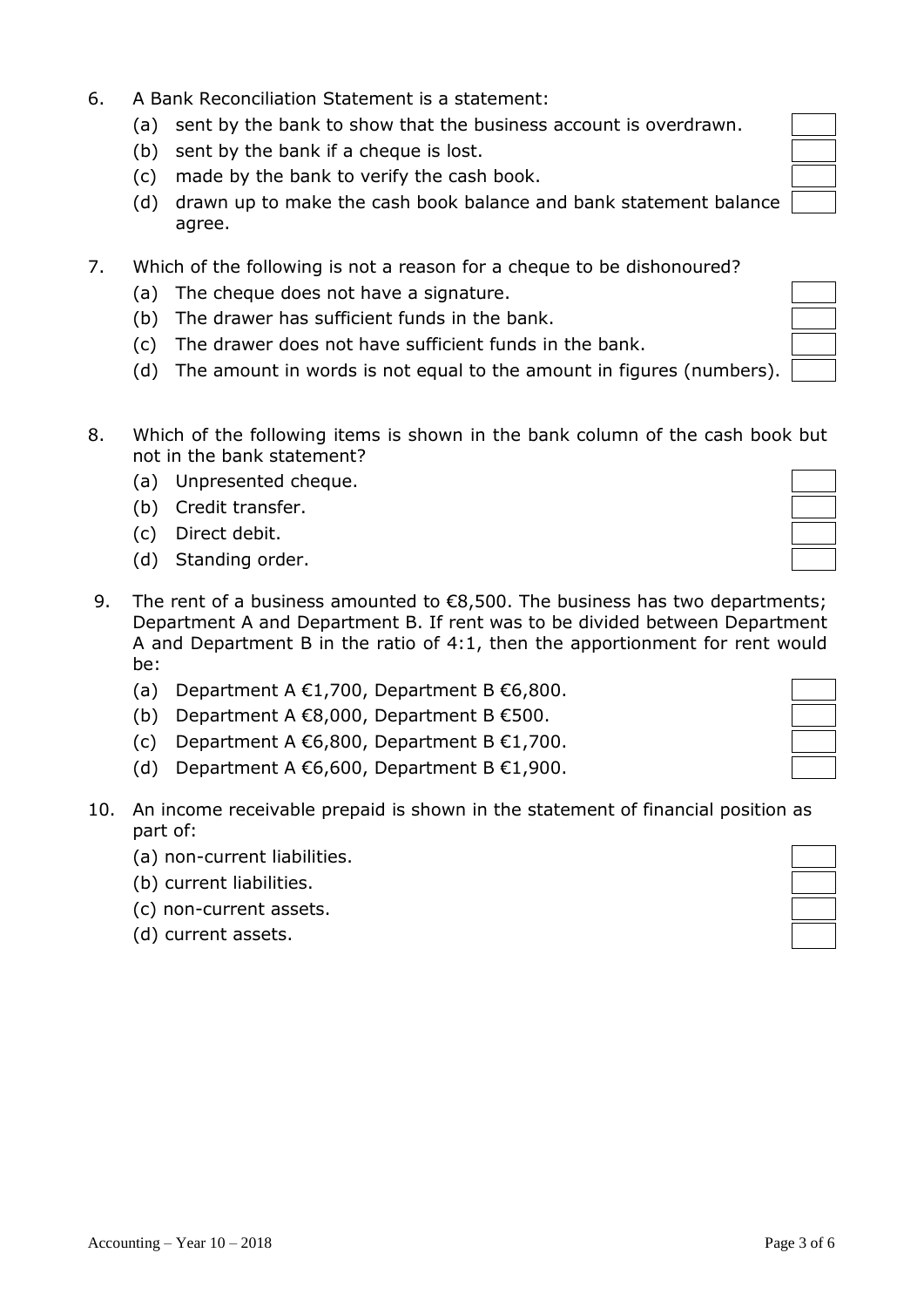|    | <b>SECTION B</b>                                                             | [10 marks] |
|----|------------------------------------------------------------------------------|------------|
|    | Answer the following questions in the spaces provided.                       |            |
|    | What is the difference between                                               |            |
|    | 1. error of original entry and error of omission?                            | (2 marks)  |
|    |                                                                              |            |
|    |                                                                              |            |
| 2. | credit transfer and direct debit?                                            | (2 marks)  |
|    |                                                                              |            |
|    |                                                                              |            |
| 3. | bank overdraft and bank loan?                                                | (2 marks)  |
|    |                                                                              |            |
|    |                                                                              |            |
|    | 4. direct costs and indirect costs?                                          | (2 marks)  |
|    |                                                                              |            |
|    |                                                                              |            |
| 5. | sales ledger control account and purchases ledger control account? (2 marks) |            |
|    |                                                                              |            |
|    |                                                                              |            |
|    |                                                                              |            |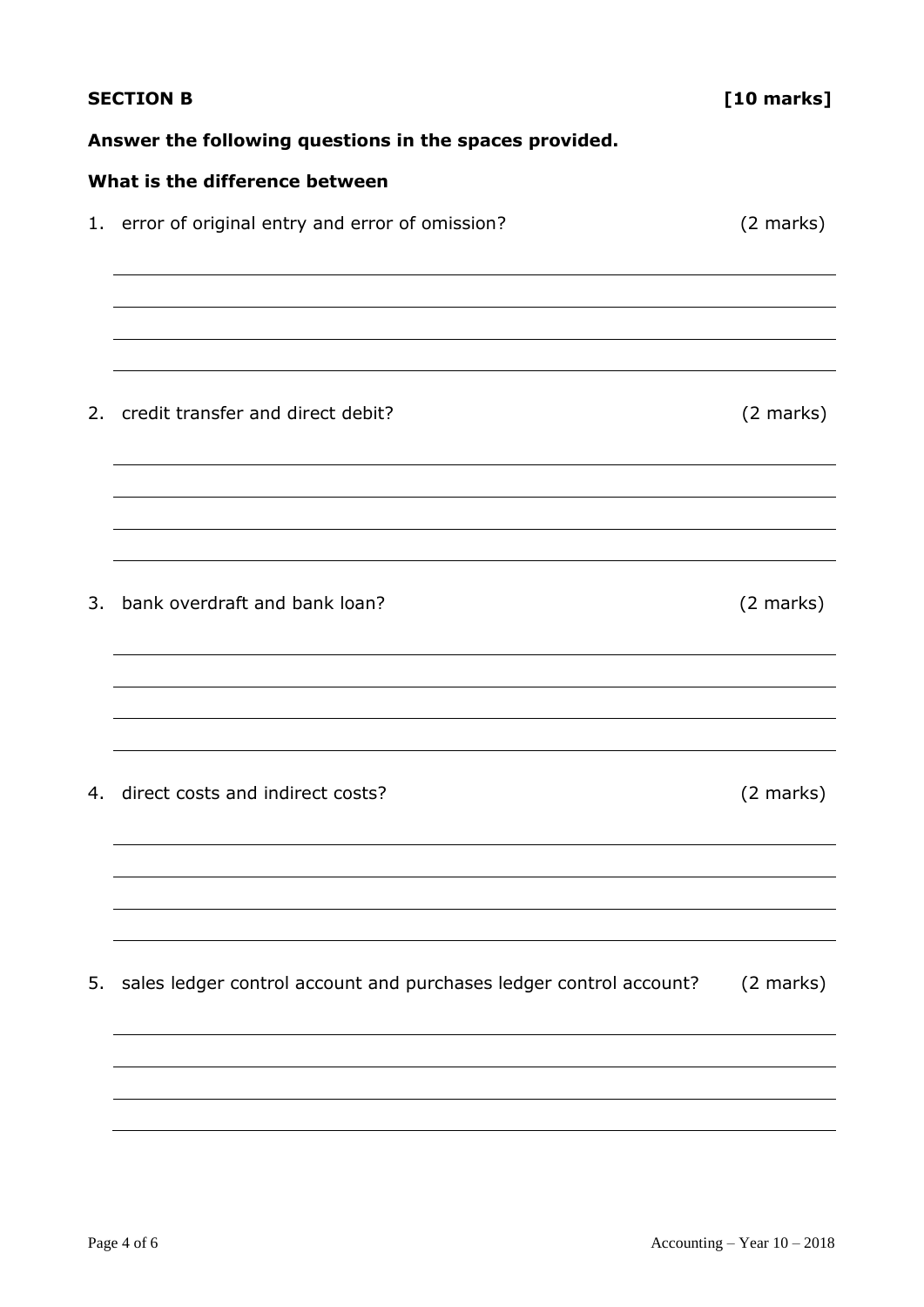### **SECTION C – Answer this question on the foolscaps provided. [30 marks]**

G. Calleja owns a manufacturing factory. The following is the business trial balance at 31 December 2017.

|                                               | Debit   | Credit  |
|-----------------------------------------------|---------|---------|
|                                               | €       | €       |
| Inventories as at 1 January 2017:             |         |         |
| Raw materials                                 | 21,955  |         |
| Work in progress                              | 10,670  |         |
| Finished goods                                | 24,330  |         |
| Purchases of raw materials                    | 115,100 |         |
| Direct expenses                               | 12,590  |         |
| Direct wages                                  | 43,500  |         |
| Capital as at 1 January 2017                  |         | 119,600 |
| Factory power                                 | 7,300   |         |
| Cash                                          | 1,871   |         |
| Rent: Factory 3/4, Office 1/4                 | 11,200  |         |
| Indirect wages                                | 14,990  |         |
| Irrecoverable debts                           | 340     |         |
| Trade receivables                             | 9,674   |         |
| Factory equipment, at cost                    | 130,000 |         |
| Office equipment, at cost                     | 50,000  |         |
| Allowance for depreciation: Factory equipment |         | 46,800  |
| Allowance for depreciation: Office equipment  |         | 15,000  |
| <b>Sales</b>                                  |         | 297,000 |
| <b>Bank</b>                                   | 23,000  |         |
| Selling and distribution expenses             | 9,430   |         |
| Administration expenses                       | 1,120   |         |
| Trade payables                                |         | 8,670   |
|                                               | 487,070 | 487,070 |

#### **Additional information:**

- a. Inventories as at 31 December 2017 were valued as follows:
	- o Raw materials  $\epsilon$ 18,775 o Work in progress  $\epsilon$ 11,890
	- $\circ$  Finished goods €28,750
- b. Rent of €800 was accrued at 31 December 2017.
- c. Direct expenses includes a prepayment of €250 at 31 December 2017.
- d. Provide for depreciation of non-current assets as follows:
	- o Factory equipment 20% on book value
		- o Office equipment 15% on cost.

#### **Required:**

a. Draw up the Manufacturing Account for the year ended 31 December 2017.

(17 marks)

b. Draw up the Statement of Profit or Loss for the year ended 31 December 2017. (13 marks)